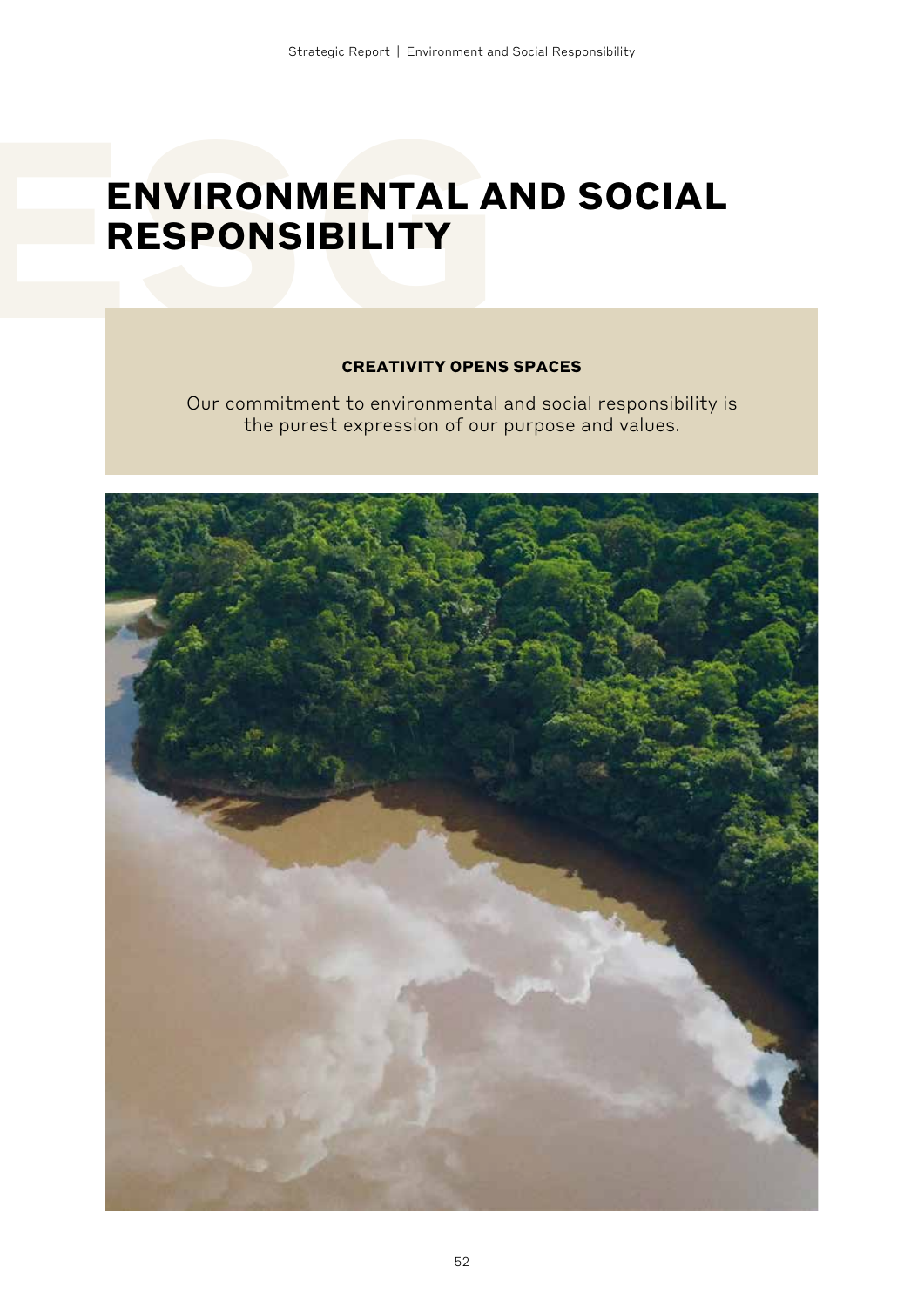At Burberry, our purpose underpins the choices we make as an organisation. Enshrined in the statement Creativity Opens Spaces, our purpose is the shared belief that through creativity, we can push boundaries and explore new possibilities for our people, our customers and our communities.

We recognise that the long-term success of our business depends on investing in the environmental sustainability of our operations, the resilience of our supply chains and our management of climate change impacts. Our future depends on it.

During FY 2021/22, we undertook an ESG materiality assessment review to identify the most material risks and opportunities for the business. This included assessing environmental and social topics based on their importance to our stakeholders and their impact on Burberry, and determining which topics were most material for Burberry. We also reviewed the Group's governance of ESG topics to ensure appropriate oversight of ESG risks and opportunities.

This work has informed the evolution of our ESG ambitions. Drawing on this, and guided by our heritage and purpose, we are pushing boundaries, setting leading standards and pioneering innovative solutions to help transform our industry.

**Read more in this report about how we are driving positive change:**

## **Creating Tomorrow's Heritage: Progress on our 2017-2022 strategy**

(pages 58 to 83) **• Company**

- 
- **• Product**
- **• Communities**

#### **The Burberry Foundation** (page 82)

**Our People**  (pages 84 to 91)

**Burberry Beyond: The evolution of our ESG strategy** (pages 92 to 95)

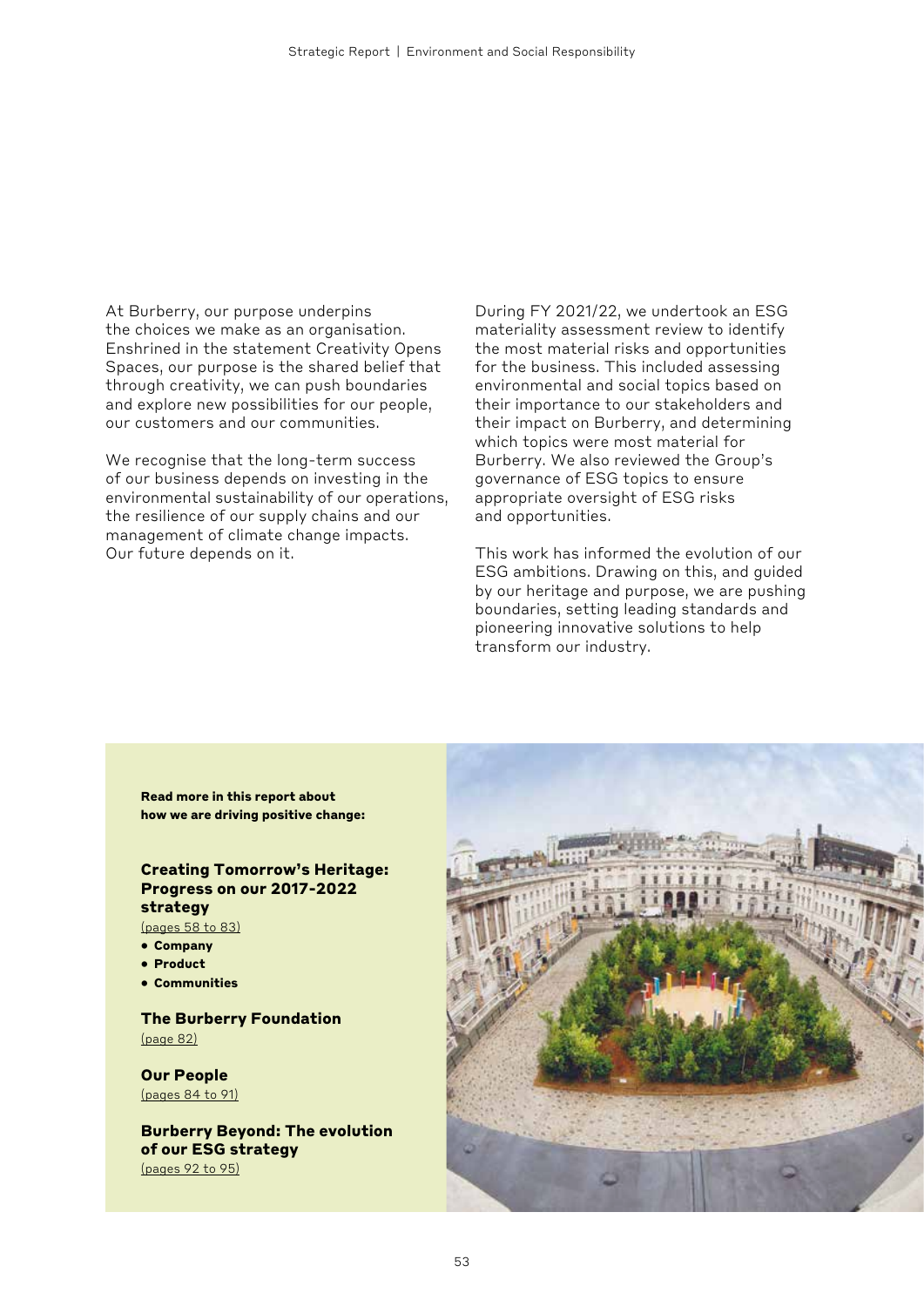#### **RECOGNITION**

In FY 2021/22, we were recognised for our achievements in environmental and social responsibility

#### **FTSE4Good Index:** constituent

**CDP:** ranked in the Leadership band for climate change and recognised in the CDP Supplier Engagement Leaderboard

**MSCI:** AAA Rating

**S&P Global:** Yearbook Member

**Responsibility100 Index:** ranked 10<sup>th</sup> in the FTSE 100

**Finance for the Future Sustainability Awards: winner of** the Climate Leader Award in 2021

**Reuters Responsible Business Awards:** highly commended in the Net Zero Transition Award category in 2022

**Bloomberg Gender-Equality Index 2022:** recognised for the second consecutive year

**FTSE Women Leaders Report:**  named a Best Performer

**UNFCCC:** member of the UN's Fashion Industry Charter for Climate Action (UNFCCC)

**European Women on Boards Gender Equality Index:**  recognised as a Best Practice Leader

#### **INITIATIVES AND FORUMS**

As a member of several leading forums, we share our experiences and collaborate with third parties in order to adopt more sustainable ways of working while learning from innovators within and outside our industry. These forums include:

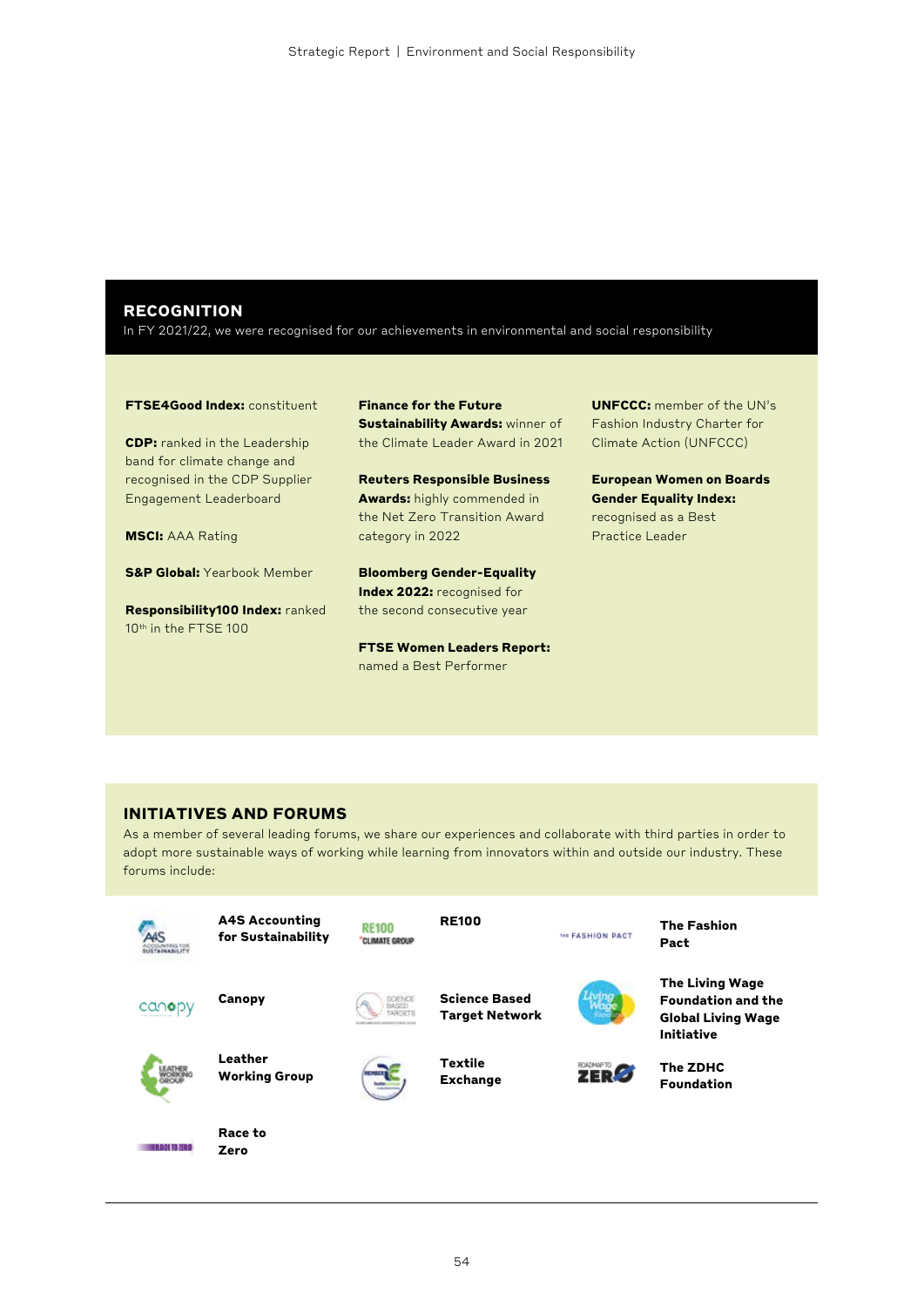#### **Governance**

Environmental and social responsibility is an essential element of Burberry's strategy for which the Board is responsible. The Board is also responsible for ensuring its approach to ESG topics is integrated into, and implemented across, the business. The governance framework of committees and advisory forums provide updates and key information to the Board to ensure it is able to make informed decisions. Our governance framework is outlined in the corporate governance statement on page 167. The Board receives updates on priorities relating to the environment, people, supply chain, communities, sustainable finance and communications regularly.

In FY 2019/20, a Sustainability Steering Committee chaired by the CEO was established to review and oversee the Group's strategy on environmental and social issues. During FY 2021/22, we reviewed the governance of ESG topics. As part of this review, the Sustainability Steering Committee evolved to the Sustainability Committee, which will meet four times a year and is co-chaired by the CEO and the Chief Operating and Financial Officer (CO&FO). The Sustainability Committee will report to the Board at least twice a year to enhance the Board's monitoring of progress.

The Chief Supply Chain Officer, the Chief People Officer, the Head of Ready-to-Wear, General Counsel, Senior Vice President Strategy, Vice President Corporate Responsibility and Senior Vice President Corporate Relations and Engagement are also members of the Sustainability Committee. Senior leaders are responsible for ensuring all decisions are taken with environmental and social impacts in mind.

The Company has a cross-functional working group responsible for delivering the recommendations of the TCFD and evolving the Company's TCFD disclosures. The TCFD working group includes members from the Risk Management, Finance and Corporate Responsibility teams, and reports to the Risk Committee, which is chaired by the CO&FO.

The Ethics Committee covers topics relating to ethics, compliance, environment and communities, and reports to the Audit Committee.

The remuneration of the Executive Directors is partly linked to our progress in building a more sustainable future, including progress towards the Group's Responsibility goals. More details of this are set out in the Directors' Remuneration Report on pages 186 to 213.